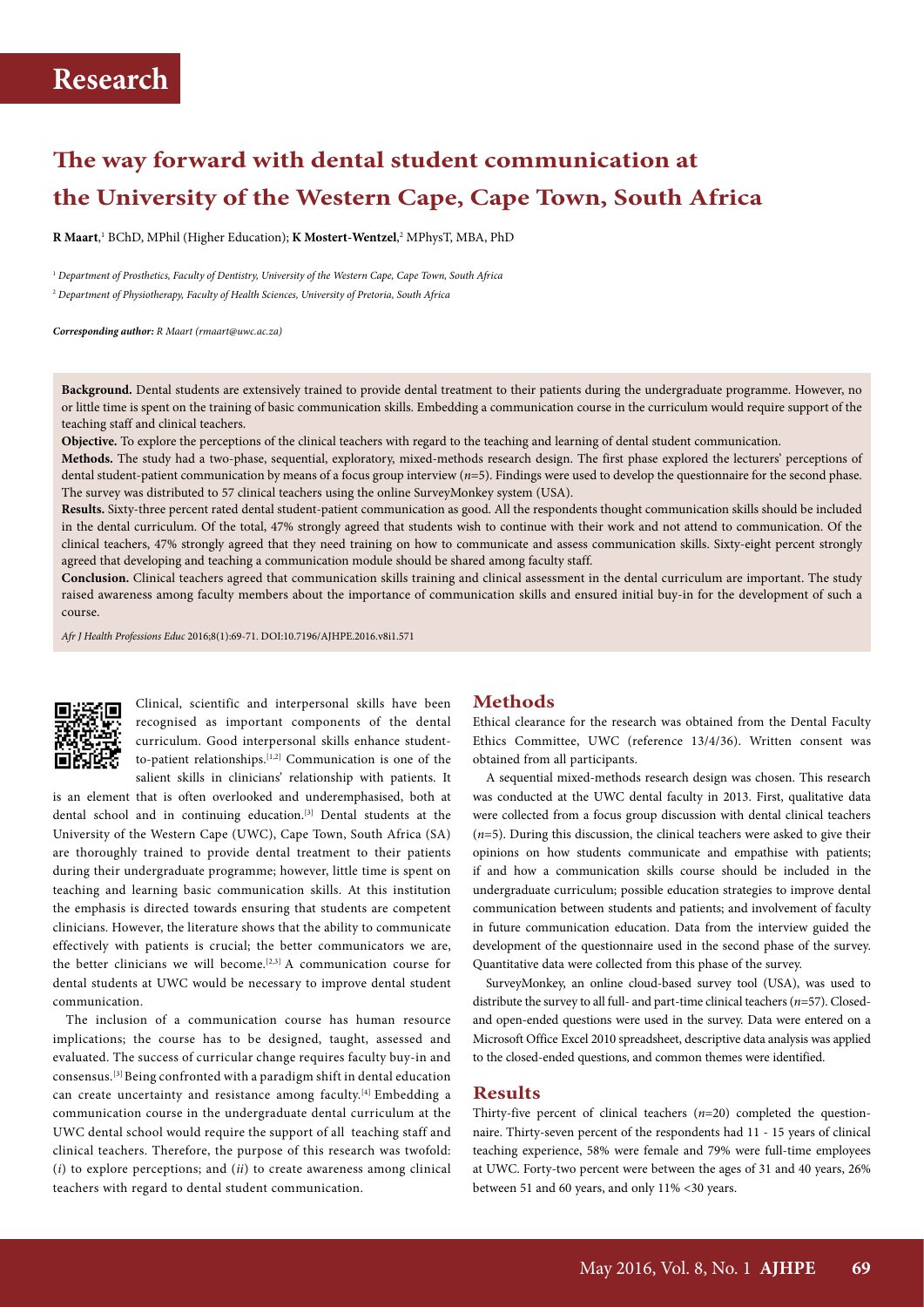## **Research**

Sixty-three percent rated dental student communication with patients as good, although 47% strongly agreed that students just want to 'get on with the work' and that they see patients as quotas; a definite lack of empathy with patients was observed.

Although only 53% strongly agreed that communication skills can be taught, 63% often commented on the student-to-patient communication during clinical supervision of students. Forty-seven percent strongly agreed that communication skills with patients should form part of the education of the clinical assessment. All of the respondents indicated that communication skills should be included in the dental curriculum in future. Sixty-four percent suggested that communication skills should be taught during the 2nd and 3rd years, while 26% suggested that these skills should be taught throughout the 5-year dental curriculum (Fig. 1). The majority of respondents (84%) agreed that video-recording of student-topatient communication and case discussions should be included as teaching methods in the communication skills course. The recommended education strategies are shown in Fig. 2.

Forty-seven percent of clinical teachers agreed that they need training on how to communicate and assess communication skills effectively.



*Fig. 1. Participants' response with regard to where in the curriculum communication skills should be taught.*



*Fig. 2. Participants' response (%) with regard to which teaching methods should be included in the teaching of communication skills.*

Furthermore, 68% strongly agreed that developing and teaching a communication module should be shared among faculty members and not become the responsibility of one department only.

The findings need to be interpreted with caution, in light of the limited participation of departments in the focus group discussion and the low response rate for the questionnaire.

### **Discussion**

The objective of this study was to explore the perceptions of clinical teachers with regard to dental student communication and its teaching and learning. The sample included clinical teachers with regard to years of experience, clinical field of interest, gender, and age, and working mostly full time. From the findings of the survey it is clear that the clinical teachers agree that dental student-to-patient communication is important.

Although the majority were of the opinion that students already demonstrate good communication skills, a lack of empathy with patients was observed. The ability to convey messages clearly to patients, listen, be observant and respond to patients' needs, empathise, understand and carry out consultations in an organised and a professional manner are considered basic requirements of a competent dentist<sup>[1]</sup>

The clinical teachers agreed that a communication skills module should be included in the future dental curriculum. They suggested that such a course be embedded throughout the curriculum; the objective of this strategy would be to align what is taught and assessed. The inclusion of communication-related topics in a dental curriculum was also favoured in a study by Woelber *et al*.<sup>[5]</sup> and Cannick *et al*.<sup>[6]</sup> The integration ladder in curriculum planning has been accepted as an important educational strategy in medical education and can be used as an aid to planning, implementing and evaluating the medical curriculum.[7] The higher one is on the integration ladder, the more important communication and joint planning between teachers become, requiring greater participation by staff.[7]

The results have suggested video-recordings and case discussions as educational strategies to teach communication in the dental curriculum. Educational strategies tend to vary in type and duration between studies, but those used appear to be similar, involving a mixture of didactic episodes and clinical scenarios.[8] If the purpose of education is to provide students with appropriate skills, the lecture-only approach in many dental schools is not sufficient. Active practice is necessary to learn communication skills.<sup>[9]</sup> Role-playing was highlighted as a possible teaching strategy, which corresponds to findings from Woelber *et al*. [5] and Rider and Keefer.<sup>[10]</sup> The latter suggest rolemodelling as a teaching strategy to be explored formally in the communication skills of modules and informally by all clinical teachers. The use of simulated patients who are skilled at presenting complex clinical conditions, monitoring students' performance, and delivering specific feedback are components of a communication skills course.<sup>[11]</sup> Clinically relevant scenarios enable students to develop skills such as problem-solving, increased knowledge of referral processes, and awareness of ethical/legal issues.[11] Evidence from studies that used video-reviewing for learning and assessment supported its use, and it was well received by the majority of students. Only the student and patient need to be present for the consultation, which might minimise the feeling of 'unreality' of scenarios when one is simultaneously observed by peers, as reported by some students.[8]

In addition to including such a course, clinical teachers have nevertheless admitted that they require training in teaching and assessing communication skills. Faculty development can be a powerful tool in initiating and setting the direction for curricular change.[3] Bylund *et al.*[12] showed that teaching and encouraging facilitators can lead to positive outcomes when training students in communication skills.

A foundation for future staff participation during curriculum development and integration was established by engaging clinical teachers during the focus group interviews and participating in the questionnaire. Faculty buyin and participation in curricular change are essential in any academic context and therefore need to be prioritised. Curriculum planners often initiate and plan curriculum changes without consultation with the faculty members responsible for the implementation. This topdown approach is frequently met by faculty resistance; therefore, we recommended that faculty buy-in and participation in curriculum change are considered as viable alternative strategies.

Embedding communication into the undergraduate curriculum has an effect on human resources. Faculty members developing the course need to include teaching and assessment of this aspect, as a new course adds to the work load. Human resource planning needs to form part of the curriculum planning process to ensure that the desired educational outcome is achieved.